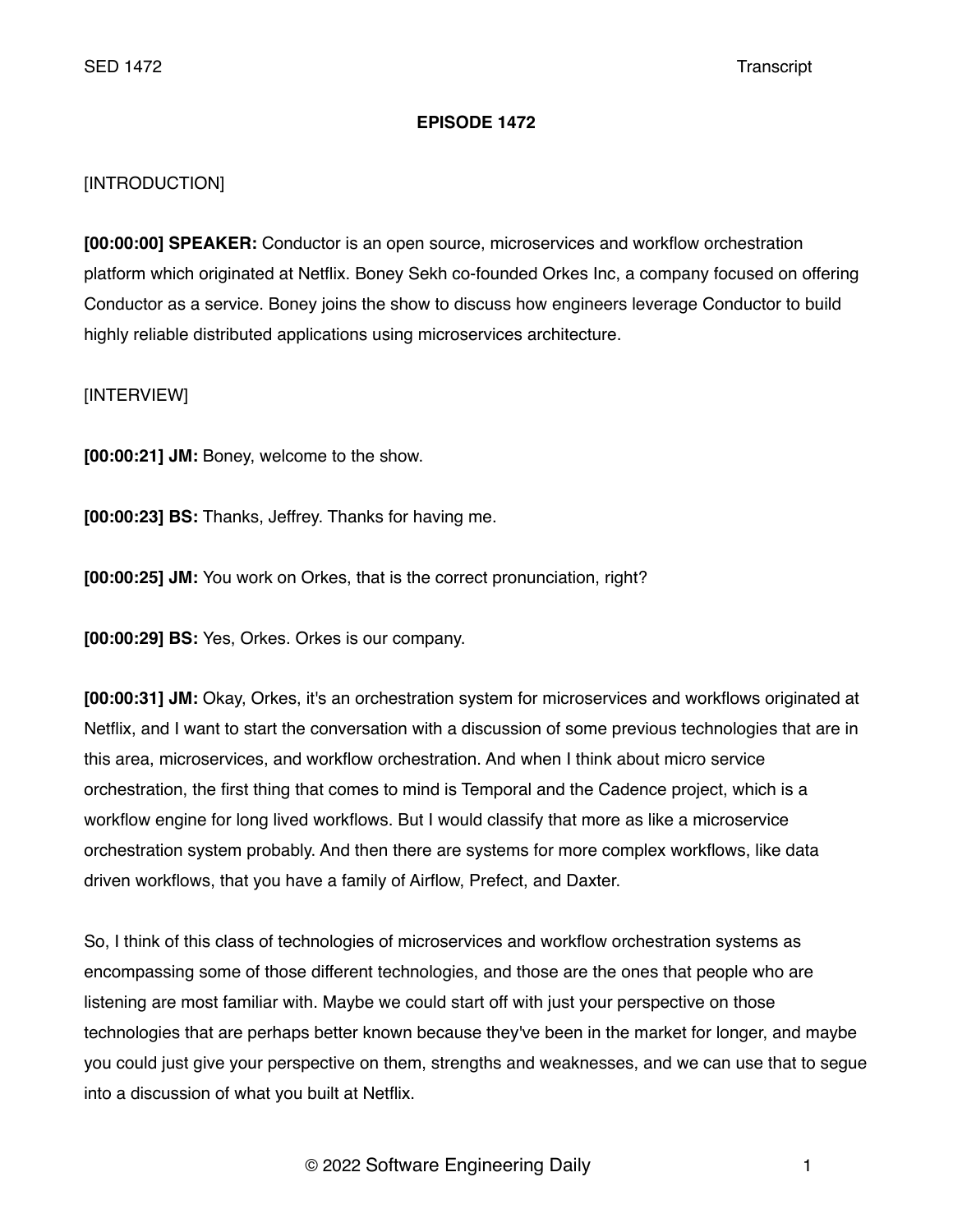**[00:01:51] BS:** Yeah, sounds good. That's a great question. So yeah, workflows and the need for workflow engines have always existed, right? I think there's a ton of products out there that you called out. I was also listening to a podcast about union.ai the other day. That's also a very similar product in the space. But I think when it comes to a few of them, like you called out, they're very specific to use cases around the ecosystem of ML and AI, some of them. And then others are, like, there's something less common out there as well. I don't know if you mentioned that. But it's called commander, it's also a workflow orchestration engine.

# **[00:02:26] JM:** Okay.

**[00:02:27] BS:** So, some of those are like meant to run smaller scales of workflows, and especially based on some of the pricing models that we've seen on their portals. I think what makes Conductor different is a bunch of great features, it has. I think I can talk a little bit about that. But before that, maybe I should tell about a little bit of history of how Conductor came to be right. It has been around since 2016. So, I think it was around the time when Cadence first originated as well, in Uber. It has been around for a while, although it has been less popular, because I think we haven't done a lot of outreach or evangelization of this product as much as some of our peers have done. This is what we want to come in and do right now.

So, when it comes to features and makes Conductor different, I think the idea of Conductor is that it decouples the flow logic from the implementation, and I think this is unique about Conductor. This offers a lot of flexibility when it comes to configuring your flows and running it. Because your flow doesn't have to be coupled with an implementation, which means you can run different versions of your flows in production, you can have different variants of the same flow, you can run AB test by routing a small percentage of the traffic towards a new version of the flow that you have configured. So, there are all these features that makes conduct a unique and special.

Conductor also comes with like the visualization and observability tooling. So, you can visualize the execution before it starts. Also, each of your execution can be visualized after and you can see the path it took and the path it didn't take. A lot of the services that we talked about earlier only shows you the steps that actually ran, but that doesn't really fully paint the full picture, right? So, that what makes Conductor unique as well. There's a lot of tooling around the support as well. Conductor as a platform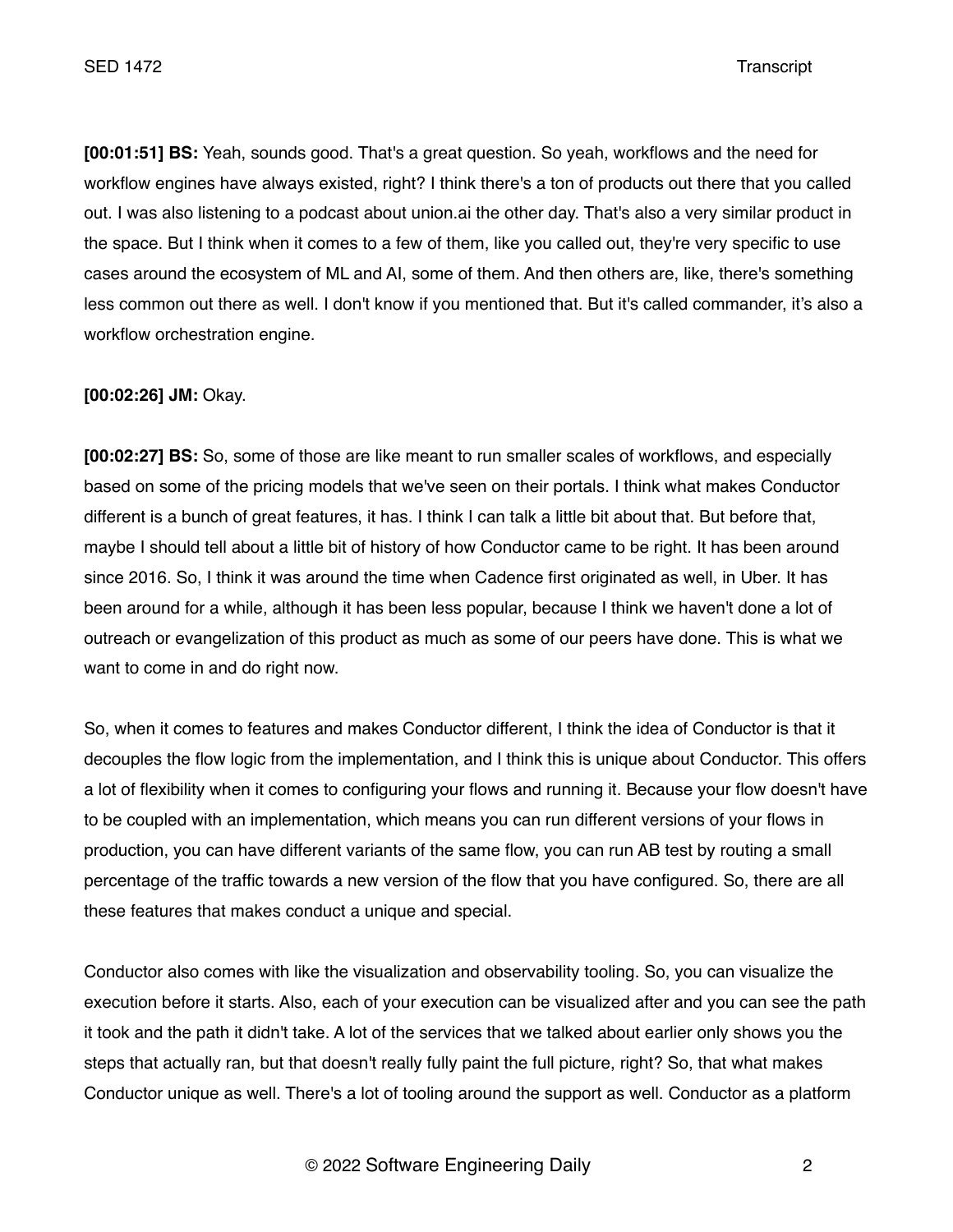allows you to restart, retry, pause, resume workflows, you can skip steps. And these are all things that comes into play after your day one of development, like they do up until however long the service lives. And these are all like some of the features that makes Conductor unique, which I don't think I've seen in all the other products that are out there.

One unique power of Conductor is it's also designed to run besides your existing infrastructure, meaning it's designed to integrate with your brand feel applications, services that were already running in your production. Sometimes we call them as legacy services. Conductor makes it really easy to onboard onto those services as well, which means running your legacy applications alongside a modern infrastructure becomes easier. So, I don't know if I covered some of the points you were looking for. But I can go into any one of them in depth.

**[00:05:08] JM:** No, that's a great overview. I think maybe the next place we could go is to talk about some specific use cases. If there's a specific type of workflow or example workflow, a prototypical workflow, that would be good to cover, you've got a lot of different customers at financial institutions, infrastructure companies, Tesla, going after customers, but they're at least users of Conductor. So, maybe you could talk about some of the prototypical workflows that are a good fit for Orkes?

**[00:05:37] BS:** Yeah, Conductor, like you said, if you noticed, it's used in different industry verticals. I think we like to see it as a truly generic orchestration system. So, it can be used in the world of AI/ML, for example, or even for your business flows. But we try to focus more on the business flows as much as possible.

I can give you a few examples, maybe that's a good way to talk about the use cases. I'll start with a few things that we are using this at Netflix for. So, one of the big use cases of Conductor is how we ingest the media content that is coming from all of the productions that are happening for Netflix. Different studios across the world is producing content for Netflix and this is daily cuts, production files, all kinds of resources and outputs from every production process. These files need to be ingested inside Netflix. And this is built using a platform that is backed by Conductor. So, what happens is each of these files come in, and there is a ton of flows that need to happen. One file maybe just directly goes into an S3 bucket. But another file needs to go through an approval process or another file needs to trigger a big chain of processes that need to happen.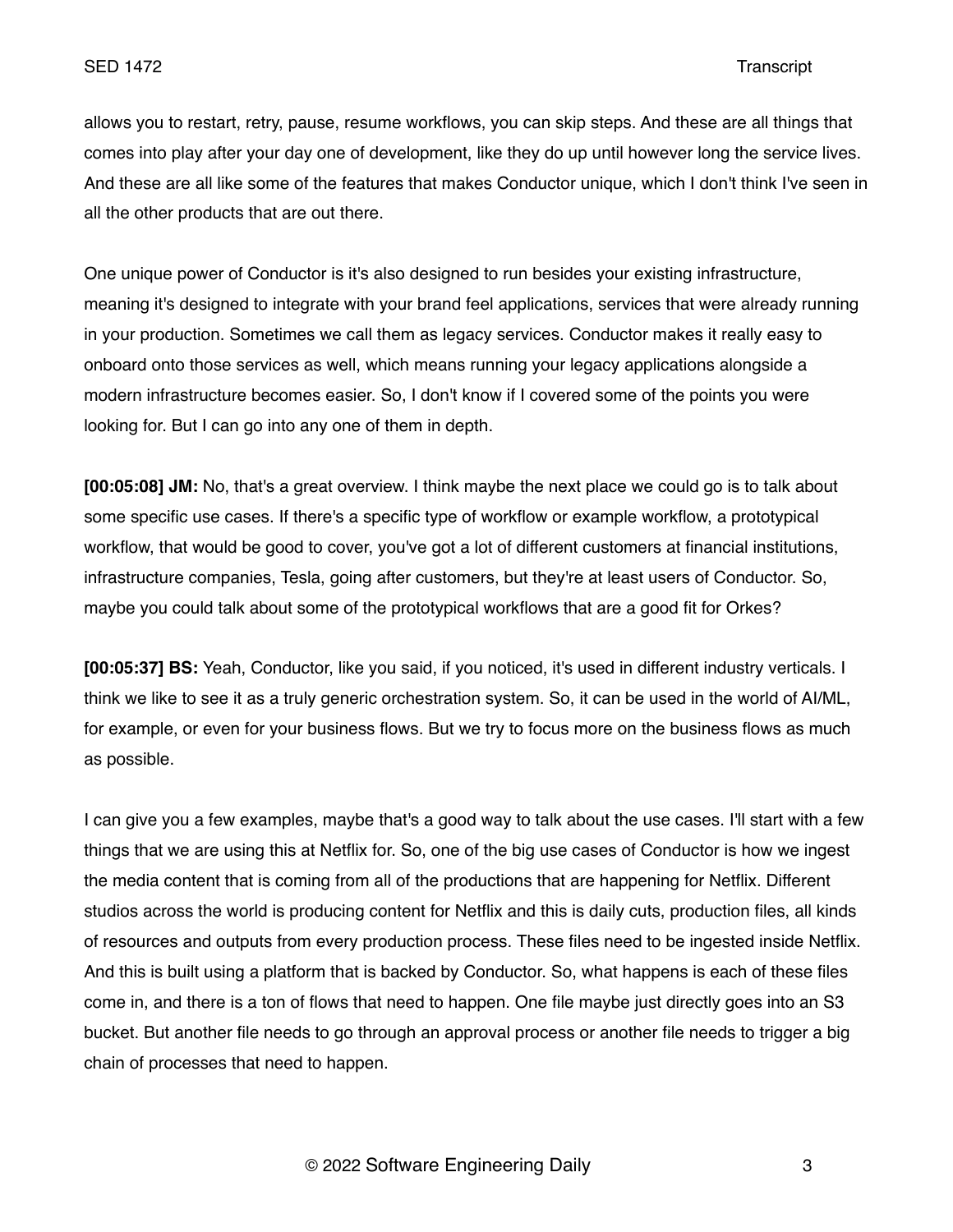All of these flows are configured in Conductor and deployed. This is one use case that we see people using it for media workflow orchestration. Another use case at Netflix, this is actually linked to how the users use the Netflix UI. So, when you watch content on Netflix, there are issues that you run into. Subtitles may not be in sync with the audio, there are playback issues. These are things that you can actually report problems using the web UI of Netflix. What happens is we collect these reports, and there are really complex flows that needs to run, including human driven tasks to reach a resolution for these problems and uses reporting. Sometimes they run into like hundreds of steps. So, this is another use case where Conductor is used to configure those very dynamic nuanced flows for each type of issue that the users report and seeing that to a resolution.

All in all, there are hundreds of millions of workflows that runs at Netflix every month, and I can also mention a couple of use cases that we recently talked about in the meetups that happened in the last couple months. So, there's tis FinTech company called Black Diamond from Advent. They use Conductor heavily across all of their workflows, and they talked specifically about this use case about how they use Conductor to track signatures for document using DocuSign. So, what happens is it spins off a dynamic workflow for the number of signatories required for a specific document, and it can keep track of if the signature is completed. Once it's completed, it can run all the configured post processing that needs to happen once the signatures is done.

Some of these workflows can run up to like months long, up to six months, specifically, because that's the limit that DocuSign has. So, this is an example of a long running workflow. And then one more use case I probably want to call out is like how Frames, it's a network automation company. They use Conductor as their platform and one of the things that they have done is they've created a UI on top of Conductor, and they allow their customers to configure the workflows dynamically. So, this is like Conductor powering that platform that Frames has built for Netflix for automation, but also extends that feature to the end users who can now configure different workflows on top of the functionality Frames offers.

So, these are some of the use cases we've seen. It's truly very generic and widespread, and then there are other scenarios where we've seen our customers use it for security, automation and things like that.

**[00:09:11] JM:** So, when you look at use cases, like the media side of things that you've addressed with Netflix, like a multi-step workflow of producing media files at scale, can you shed more light on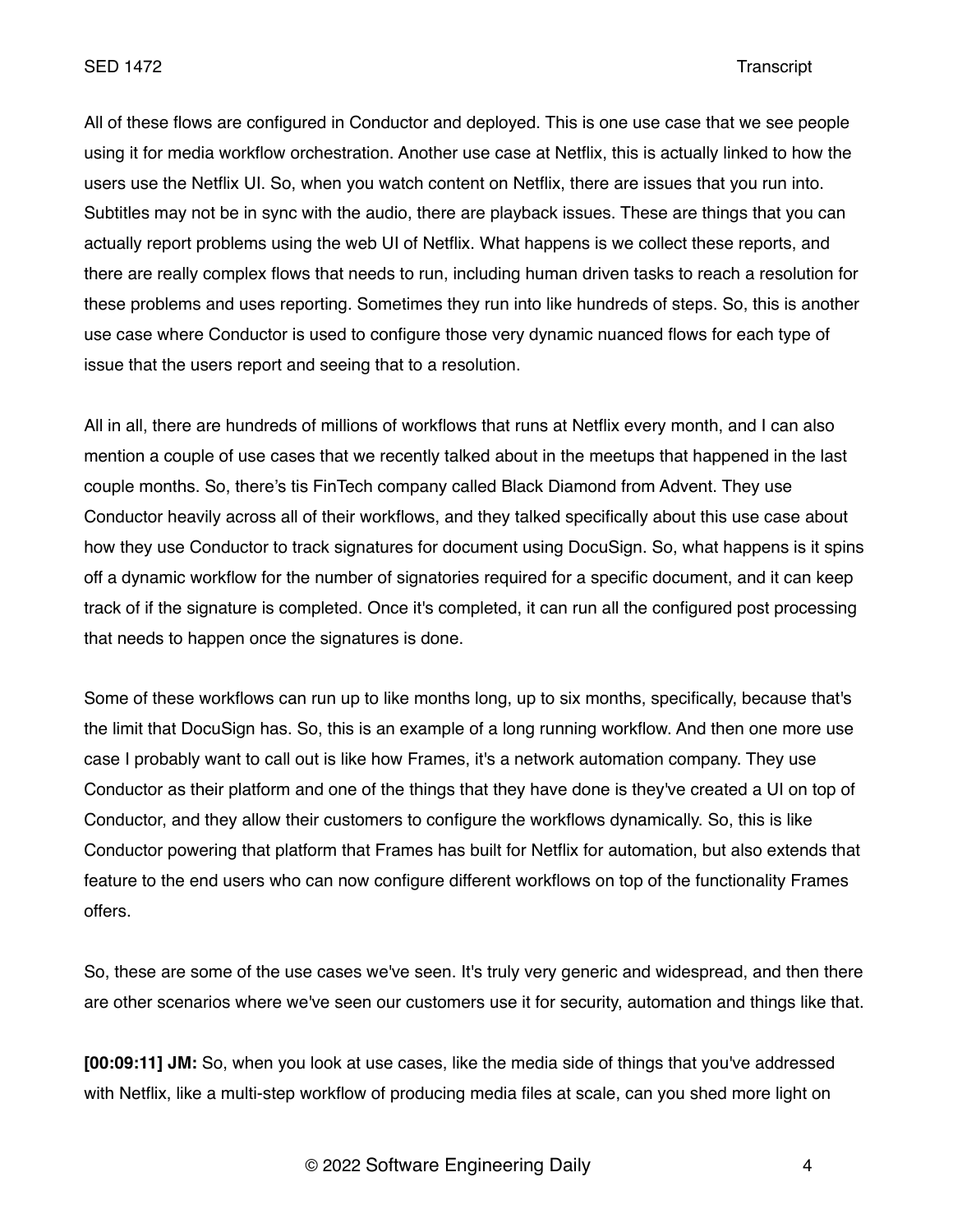what is required to build an orchestration system that fits those kinds of use cases, that contrasts with other kinds of orchestration systems?

**[00:09:39] BS:** Yeah. So, Conductor was created at a Netflix survey back in 2016, and it was primarily, you know, maybe this is a good time to tell you a little bit of a history of Conductor. This was when I spent time at Netflix, where I saw Netflix's second major pivot to be a company that produces content. The first major pivot was when they switched from DVD to streaming and the second one was when they decided they have to produce content themselves, right? Which means –the way that Netflix was going to do it was to do it globally, different languages, different countries. They all are very nuanced. They have different rules, different regulations, different directors, and producers. It does it differently. All of these was leading us to a place where we had to do a lot of engineering work.

So, there were a lot of microservices that were already available that had all the bits and pieces to get the job done, and it was pretty easy for us to build nuance for any specific API that was missing. But the real missing layer was how do we orchestrate these nuanced flows across all of these existing services? That's when Conductor came out. But before that, we were using an eventing architecture. So, it was Choreography. However, that wasn't very scalable. Because what we noticed was engineers started hand wiring these flows in dedicated services whose sole purpose was to manage this flow. What we were essentially doing was writing more services, that was purely meant for just orchestrating and putting – or, the other option that people were doing was to pollute existing services to do more things than what it was supposed to do. For example, they were thinking we were using the image encoding service to also deploy into the CDN and that was kind of polluting the purpose of that original service.

The thing at Netflix was the platform team had great tooling to launch new services, which means like new services were getting churned out often, because it was easy to do. But it came with a maintenance headache, and no one really knew how things were running. The choreography meant that the process was hidden behind events, and although we had tracing tools, it was very challenging to manage this whole thing easily. The production process that I mentioned earlier means every other day, we'll get a request that we need to change the flow of how content is produced in Korea by a little bit, because there's a new law, or a specific director wants to do this in a slightly different way.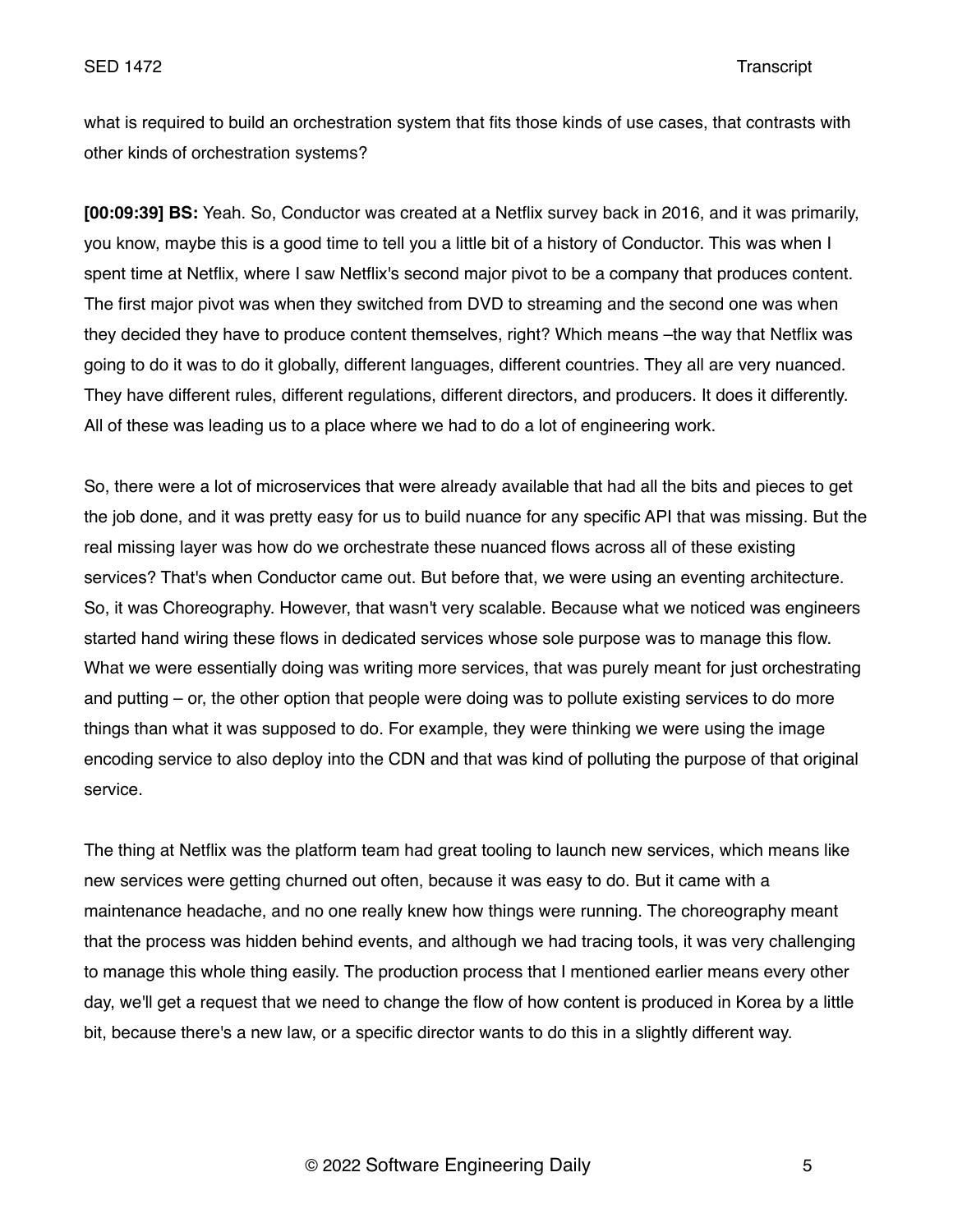### SED 1472 Transcript

So, all of these changes, we're getting really, really hard to manage and that's when we introduce Conductor. Because we try to invert this, from choreography to orchestration and all of these flows became definition or configurations on the platform. This meant there is a lot of visibility that you get into the flows that were deployed on day one, and this visibility also meant a lot of the changes that were being asked for, was easier to do, easier to change. New engineers who were tasked with making these changes were able to like see this visualized flow, which means, they were able to make those changes with less risk, and so forth. This became really popular inside Netflix after we launched and a lot of teams started adopting it. Netflix culture is unique in the sense that there's a lot of freedom and responsibility, so it's not like as an infrastructure team, we can come in and say, "Hey, here's a new way to do things, and you should adopt it." But instead, it's something that we have to sell to the engineers and that's the sell process was really easy in this case, especially with the observability and visualization tooling that we were showcasing alongside Conductor.

So, one team adopts it, we show that as an example to the next team and they are quick to jump on it, and quickly, get adopted by many, many teams inside Netflix. And that's when we also decided that it could be beneficial to the community if you were to release this into the OSS.

**[00:13:20] JM:** So, when I talk to Temporal, for example, the Temporal workflow engine was incredibly hard to build, partly because like it's built for things like managing rides on an Uber like app or managing like a multistage banking application where there's financial dependencies. When I talked to Maxim, the guy who created it, a lot of what he said was that this was his fourth or fifth time writing a workflow engine. He had done it at AWS. He had done and all these other places. And it's incredibly work intensive. But I guess what I'm wondering is, is there a domain specificity to these different workflow engines? Do different companies, or different use cases want different workflow engines? Or do you think that these different workflow engines have largely overlapping functionality and utility?

**[00:14:15] BS:** I think when it comes to functionality, there's a lot of overlaps. At the end of the day, you're orchestrating your flows through these engines. But I think the way if I'm recalling correctly, Temporal uses workflow as a code mechanism. Basically, you write your workflows in code, while Conductor kind of does it differently, you use configurations for your flows, and it's also very simple solution, what Conductor is, and it wasn't that hard for us to build this out to be fair. This is essentially a task-based queuing system. It should use tasks. So, you configure a flow, it breaks it down into tasks, and whenever a task is ready to be executed, it should use it. It's essentially a scheduling engine.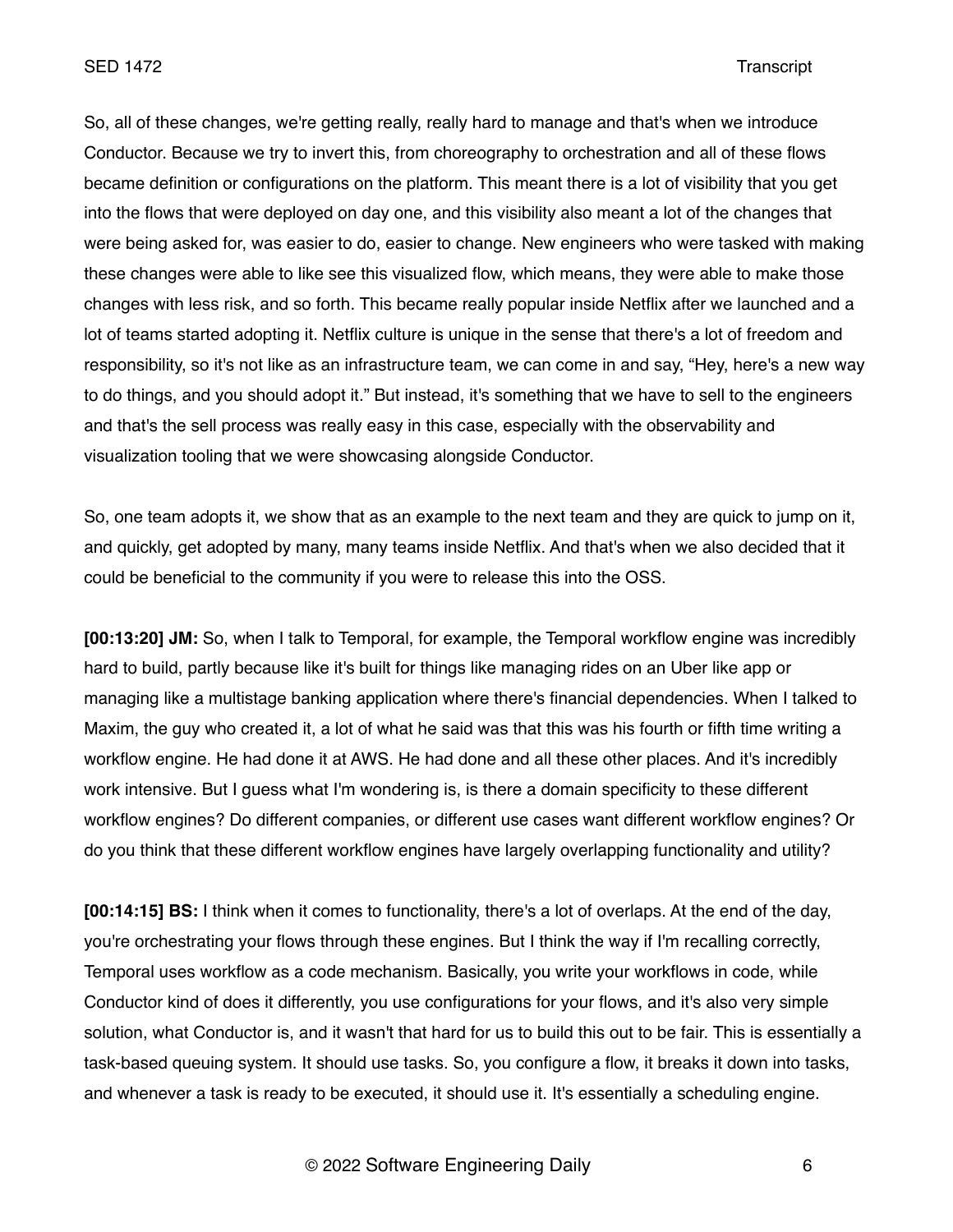So, it's a really simple solution for anyone who's looking to adopt this, to understand how this works, and over the years that it existed, we've kind of abstracted away a lot of problems that you run into when you're building distributed systems, such as handling transient failures, handling network issues, service unavailability issues, and then the whole paradigm of managing state when you're running a large decision tree as a workflow. So, all of this is taking care of infrastructure and it's a simple state management system on top of a scheduling engine that makes it happen and it comes with working your flows and things like that.

So, I believe one big advantage, or one thing that we've noticed people adopting Conductor says, it's really easy to understand how this works. I can imagine building this myself, but instead of doing that, when you use the source platform that does what I think is an easy way to orchestrate your flows. To answer your question, I believe it's similar in terms of outcomes for people are using it. It's just different the ways it operates and whatever makes sense for you, will be your choice. I think if you were to pick Conductor, you get some of those things that I mentioned, like being able to work in your flows very easily, running different. Because, in essence, what we are doing is we are taking this Lego blocks of code that you've built and deployed as microservices, and you're building flows on top of it. You're just orchestrating that flow using this configuration that you deploy on Conductor. That's the fundamental parameter of Conductor, I think, that makes it very attractive.

**[00:16:28] JM:** So, you mentioned that you listen to the episode about the data workflow orchestration system, union.ai. When you think about the design specifications for like a data focused workflow engine, versus a more general-purpose system like Conductor, are there specific parts of the system that you see as more appropriate or less appropriate in each case?

**[00:16:54] BS:** Yeah, so I've not used Flight, I think that was the intent that was back in the podcast that I heard. But I've used Airflow before. One of the things that Airflow comes with is this ecosystem of operators, that makes a lot of sense for your AI/ML workflows. So, you can kind of use these readymade functions that are there in your flow. So, that makes it unique or that makes it a better suitable engine in some situations. This is something that we are working to come to, in Conductor, we're trying to introduce all of these operators like functionality, which takes care of a lot of common things that people need, and that can be once we have enough of those, it may be a great fit for like an AI based, or an ML workflow engine. I don't know if that answers the question.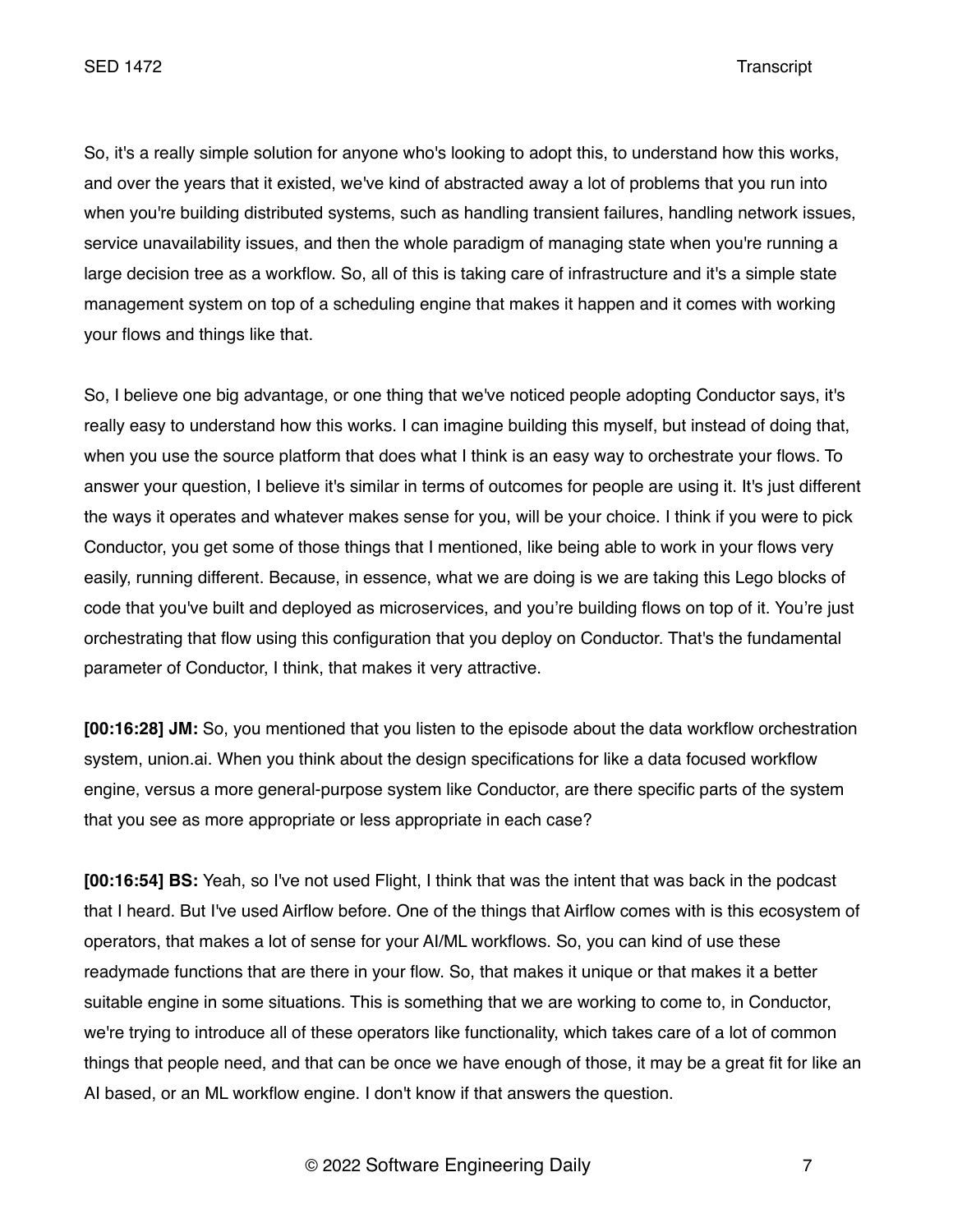**[00:17:41] JM:** Yeah, it doesn't. Can you go a little bit deeper on that?

**[00:17:44] BS:** Yeah, for example, if you want to process like an S3 file, or things like that, there are ready made operators that are out there for some of these engines, which is like pre-made functions that you can import and start using. So, that gives a lot of advantage to these tooling when it comes to specific use cases, such as building workflows around ML or AI. Conductor on the other hand has always been focused on your business flows, your service flows, for handling your – for example, things like dealing with the signup requests from a user and doing all the provisioning for the user. These are like more API transactions that happens as a chain of API calls that you make or based on the decision tree. And these are use cases, I think, better fit for Conductor. On the other hand, if you have like a huge data processing workflow, which needs to talk to different databases, and so forth, sometimes using an engine airflow would make better sense.

**[00:18:38] JM:** Okay. So, if we're talking about multi microservice orchestration, the code that you're writing, like you're talking about provisioning resources, one service calls another to provisions and resources and then needs to be able to do something about it. It needs to do something with those resources. So, you have a chain of services that need to interact with one another. Is there like the notion of a promise, or some kind of callback system? I guess, I'd like to know a little bit about the way that you handle asynchronicity, and then you can also talk about just more generally distributed systems questions like, how do you handle service failure or service not responding to you, stuff like that?

**[00:19:17] BS:** Yeah, this is what Conductor does really well, right? You can configure these asynchronous flows that you have, which is very common in like almost any business that you operate, and you can have that orchestrated by Conductor in a very, very reliable way. So, the idea is that Conductor will look at your configuration, which is your flow definition, and it knows what's step one, what comes after step one, and where does it branch off into forks and where does it have to join back and all that. These are all defined as a configuration. And then the orchestration engine takes care of making sure all of those steps execute, and these steps can be very long running steps. You can have something that waits for months, as I mentioned about the use case of DocuSign workflow from Black Diamond. Or it could be very short running workflows, short running tasks that finishes in microseconds, and then continue to the next step.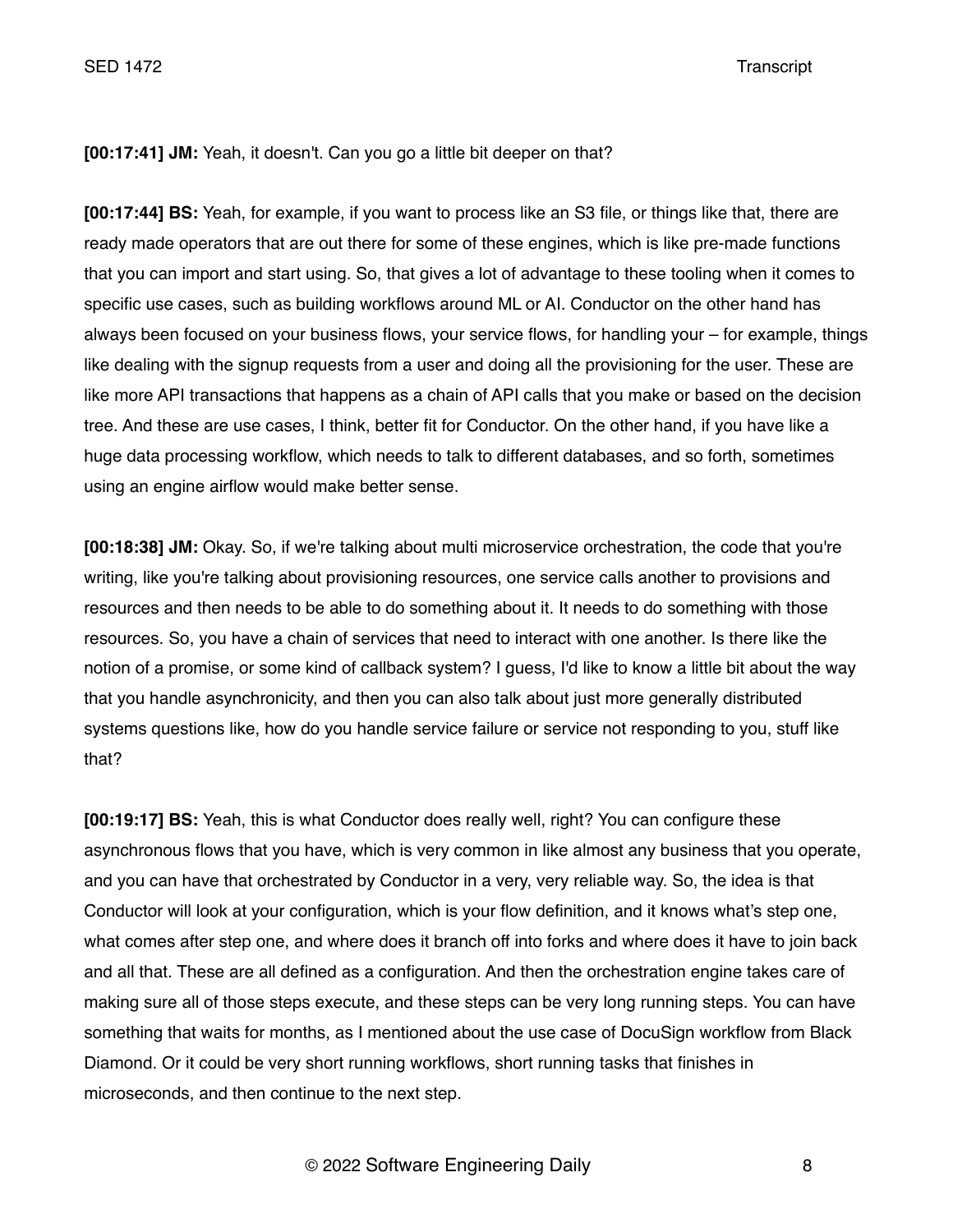So, the flow is managed by a Conductor, which means the decision of which step to run next is the one that Conductor makes a decision on, and it should use that particular task for you to execute. This task that you're executing, they are your microservices code. It can be a lambda function, it can be a service that you've deployed in a Kubernetes cluster, it can be a third-party service that you're integrating with. So, you can bring together all of these different types of dependencies into that single flow, and it has built-in features that allows you to retry it, if it fails and these are all configurable. You can decide how many times you want to retry and what should be the gap between the number of times you want to retry.

It also comes with features like rate limiting. So, this is a very common feature when you build systems, and when you're integrating with third-party services, especially, there is usually a rate management that you need to do. You can't like call 10 grids, email API a thousand times a second, because they may not allow you to do that. So, if you have situations like that, you can control that also through this flow definition and that takes care of all of that. So, Conductor basically has code and logic that kind of does all this functionality for you.

In terms of failures, it not only retries for you, but if workflow ended up failing halfway through, you can use the support functionality later on to retry or retrigger them, or ask it to resume if it is stuck in  $a - ask$ it to pause or if it is stuck in a failure loop, and you want to fix that problem before you want to resume that workflow. So, there is all of these features that comes with an orchestration engine like Conductor.

**[00:21:45] JM:** How are those retries and distribute systems resiliency systems implemented?

**[00:21:50] BS:** So, Conductor when you deploy it, it has a few things that it comes with one is a queueing engine. So, it uses Redis as his underlying queuing mechanism. There are different options that Conductor can be plugged into. The open source version of Conductor has different implementations for the queueing engine that people who use ActiveMQ and RabbitMQ for their queuing requirement. And then there is a state management store that you need along centers.

So, these are two things that it depends on. The state management can be again, there is a variety of storage options out there in the Oasis ecosystem, Postgres, Cassandra, MySQL, for example. So, combining the queueing engine and the state management engine, makes sure that your data is never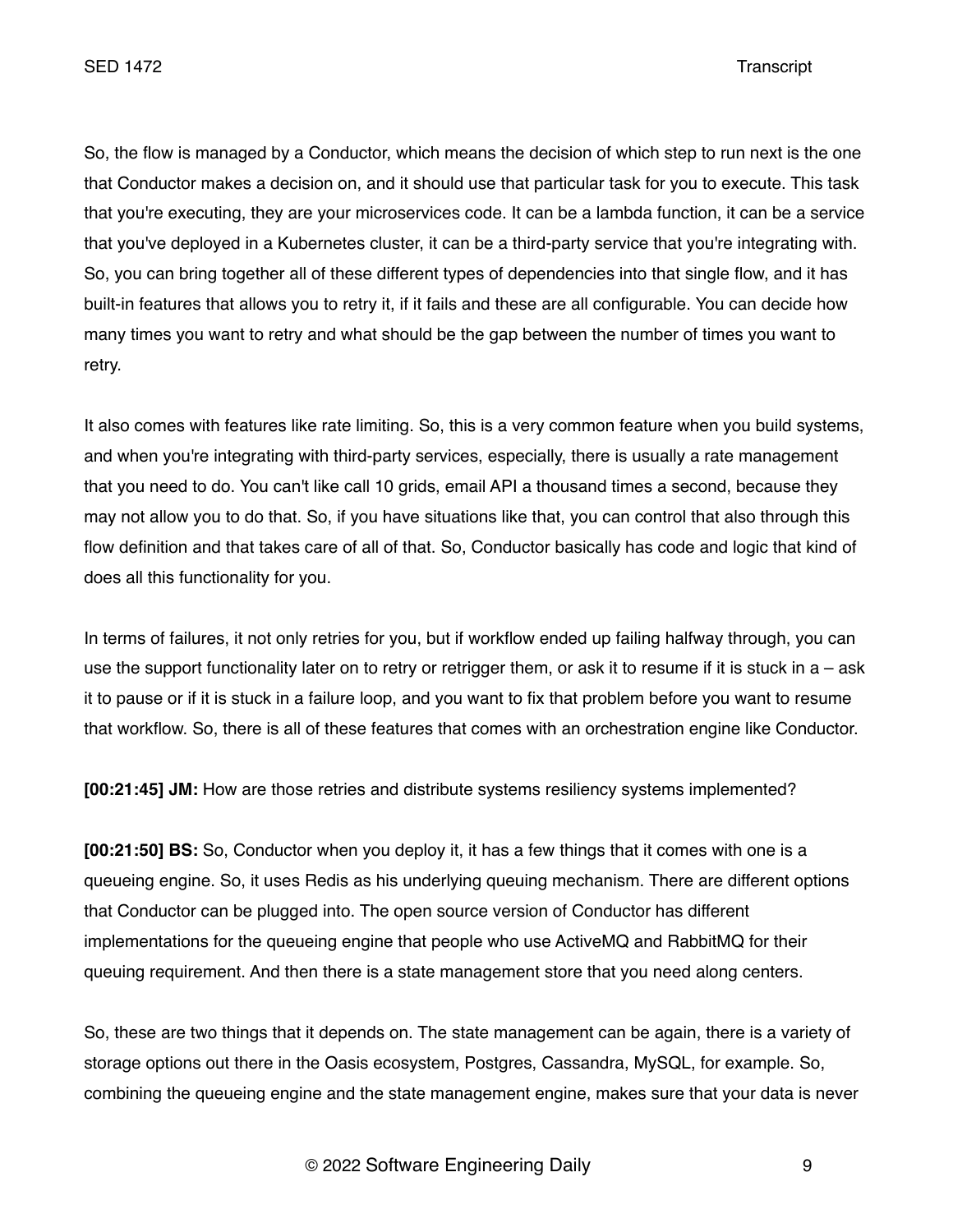lost, any tasks that you were supposed to run is always executed at least once, and that's how it manages resilience. There is like enough redundancies on the service layer, to make sure if one server of Conductor goes down, the next server that is living will pick up until the server that went down is replaced. So, all of that is kind of built into the architecture.

**[00:22:54] JM:** When you decided to turn this into a product, I assume that there was a lot of work to make this functional as a cloud product, you'd obviously worked on it at Netflix, and knowing what I know about how Netflix build services on top of AWS and does a lot of work around distributed systems, probably the system that you had inside of Netflix was very similar to what you've built as a cloud service. Is that accurate? Or has there been anything notably different as you've taken this to being a cloud product?

**[00:23:27] BS:** No, the foundation is Netflix Conductor in what we do have may be slightly different from the OSS is, some enterprises that we've been talking to has requested for like specific features that they want, like SSO integrations and role-based access control. So, some of these things are just the features that we've added on top that we eventually want to push to the Oasis as well. But that's the only main difference between what's running in the Oasis and what we have as a cloud product.

**[00:23:57] JM:** Are there anything when you think about building a cloud product more generally, we've had a lot of interviews with people who build various databases and other scheduling systems, all kinds of distributed systems problems on top of the cloud. Is there anything you can share about taking one of these distributed systems products to market in the cloud that you can share?

**[00:24:18] BS:** Yeah, that's a great question. So, Conductor always is right. I think I kind of told you earlier about how it has a different – it has various options for the dependencies that it has for the queuing engine and the state management. So obviously, not all of them are maintained to the point where you can run highly scaled workloads on it. One of the things we did was to pick the best choice. In our case, we picked up Redis as the queueing engine, and Postgres as our state management store, and we kind of tuned that up to make sure that you can run like scalable loads in production.

So, this is definitely something that we've done on top of what the Oasis offers. The other thing is being able to provision a cluster with a few clicks of a button, so that's what we've worked on since we launched last year as a company, and we've recently launched the product as well. What it does is it's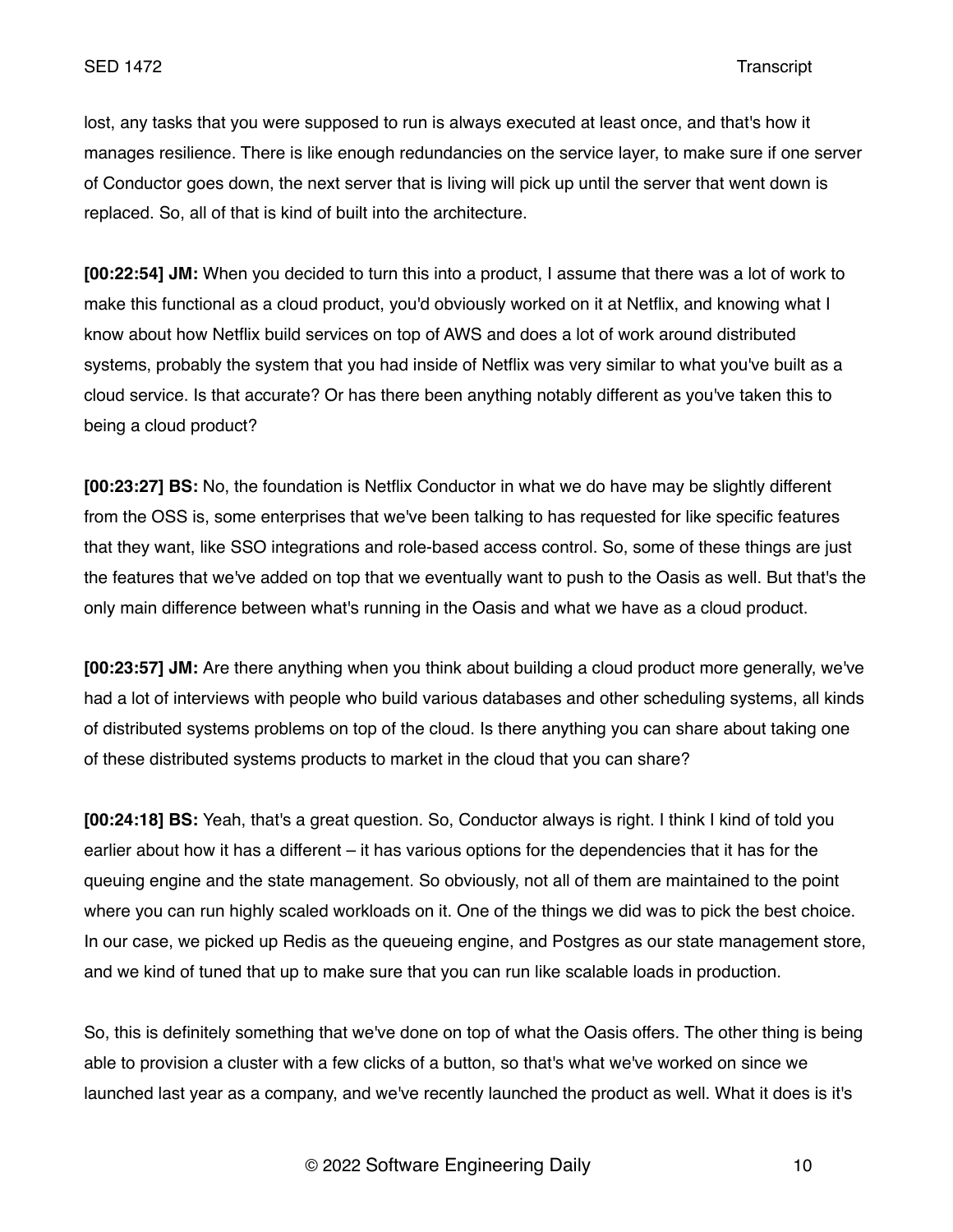very similar to like AWS console where you can go in and provision a database or an Elastic Search cluster, right? It's as simple as that. You go and click a few buttons, and you get the entire stack provisioned for you. A fun fact, is that we actually use Conductor as an underlying infrastructure for provisioning the systems as well.

I think, what you need to think about when you're building a cloud product on top of some of these things like Conductors, how do you address the different use cases that your customers have? So, maybe there is a customer who only wants to run a small amount of workload on this, and there's another customer who wants to run it like very large scale. In order to address that, we have different configuration options that leads you to slightly different setup, based on how you choose. And then there is a lot of auto scale features that we need to build for accommodating for spikes and how people want to use. So, these are some of the things we've taken care of when we built our cloud product.

**[00:26:08] JM:** I'd like to shift the conversation a little bit more to engineering around actually building Orkes. So, when you think about the different components of the system, if I'm building a workflow that touches multiple services. If I'm, for example, building a multistage workflow that spins up some infrastructure, and then one service loads, or pulls a video and transcode that video into five different places on a transcoder ladder. And then you have to add closed captioning to each of the transcoded sections of video, and then you have to, I don't know, run data analytics across all of them, or maybe even, that's pretty simple, because that's a pretty synchronous workflow. So, maybe you could give me an asynchronous workflow. But I'd love to know about what the developer has to write to build that workflow and what's actually going on under the hood to actually schedule that workflow?

**[00:27:07] BS:** Yeah, that's a great scenario that you used. I think we can talk about that one. So, you get a content, you kind of break it down into two blocks you encode it, and then you need to transcode and stuff. This is something that happens at Netflix. So, if you think about that, if you break it down, at the end of the day, say you go to the whiteboard and draw this out, it will be those steps, as you highlight it. You get the file. Now, you maybe want to break this down into smaller chunks, so you can process it independently and then each of the chunks get transcoded. And then you transcribe it, maybe for subtitles and things like that, and then merge it back together.

This process, if you think about how it works is you have all these pieces that needs to run to make all those steps happen, and then there is this gluing that you need to do to create that entire flow. It's a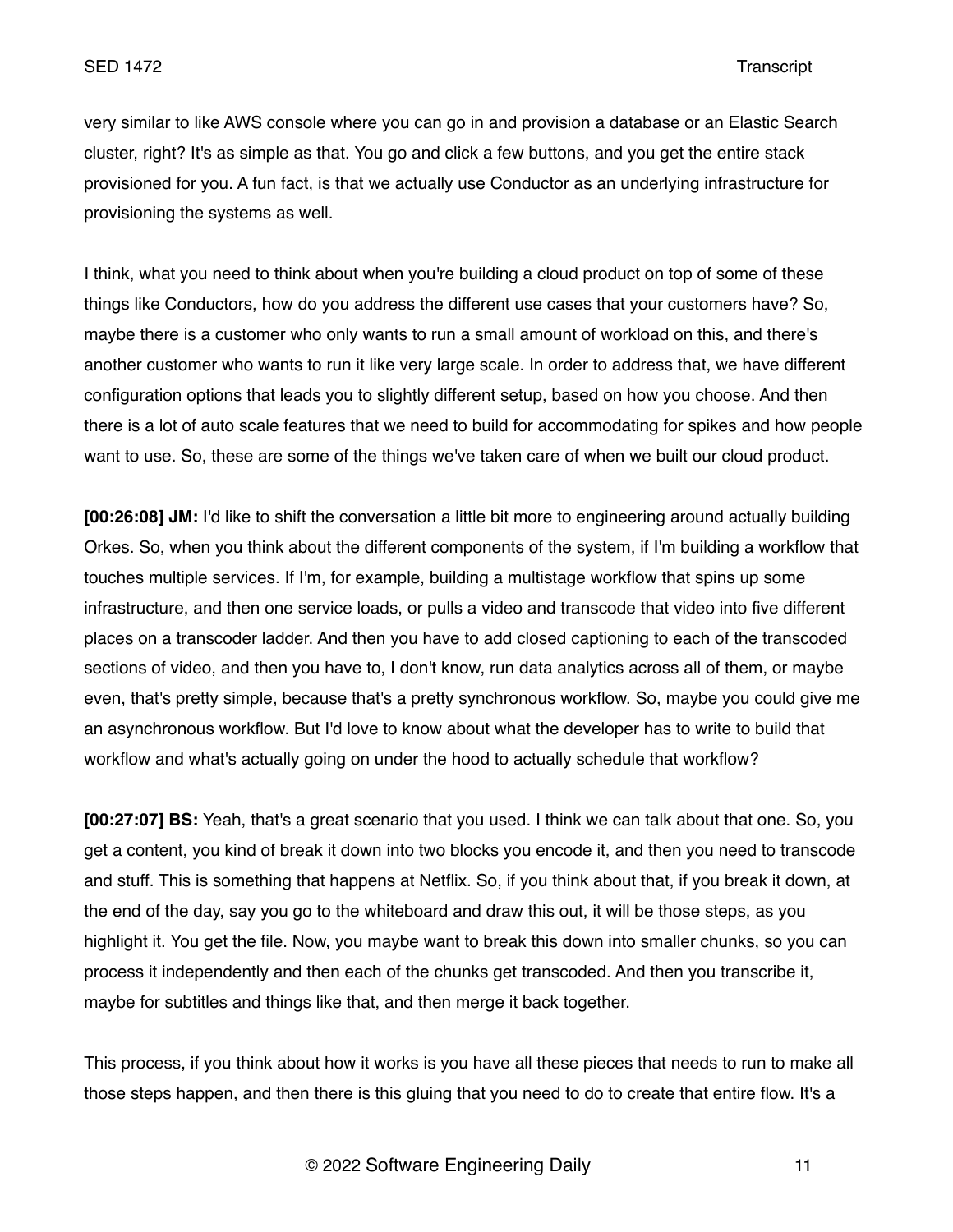twostep process, right? One is you got to make sure that all of the steps you need are possible through some API's or through the systems that you have, which is like encoding, transcribing, and all of those aspects. Once you have those pieces, we can call them as these Lego blocks, then the next challenge is to come up and wire this up, and that's where you probably use an engine like Conductor.

With Conductor, you literally translate what you draw on the whiteboard as it is, and you say my step one is to get this file ingested. Step two is to create like a proxy for it. Or you want to try and break it down into chunks to process them independently. And step three is, for each of those chunks, you can do the encoding work, and so forth, right? So, whatever flow that you had painted in the beginning, is now what you would write as a configuration. There are multiple ways you can do that in Conductor. There's a way to write this in a JSON based data model, you're effectively representing your flow as a DAG, inside using JSON. And then the second way you can do that is to use like the SDK libraries that we have to compose that using code. And the third way, which is not out yet, is maybe to use the drag and drop UI that we are coming up with. You basically come up with that flow.

Once you have the flow, you persist that flow as a configuration in the Conductor platform and deploy it and start executing it. What will happen is the when the first file comes in, you want to trigger a workflow that runs, that particular flow that you've just defined, and you can see that getting executed by calling those Lego blocks. So, the way Conductor will execute that is by going through the sequence of steps you've defined and then calling the appropriate Lego steps that you've previously defined, and deploy it.

**[00:29:41] JM:** If you contrast that with a way of writing a multiservice workflow, without a workflow engine, what are you gaining by having a workflow engine?

**[00:29:53] BS:** Yeah. This was exactly what was happening when we first built Conductor, right? I briefly touched on it, like, what was happening is people were hand wiring these flows, meaning you kind of hand wire these exact steps that you would otherwise use Conductor for. The biggest advantage, or other disadvantage of having or doing that way is that your flow is hidden behind in that actual implementation, which means you can you can visualize it on how it actually gets executed. If let's say that was running in production for a while, a new engineer coming in would be very hesitant to change the flow that is kind of hidden behind in code. So, one of the things that you get out of the box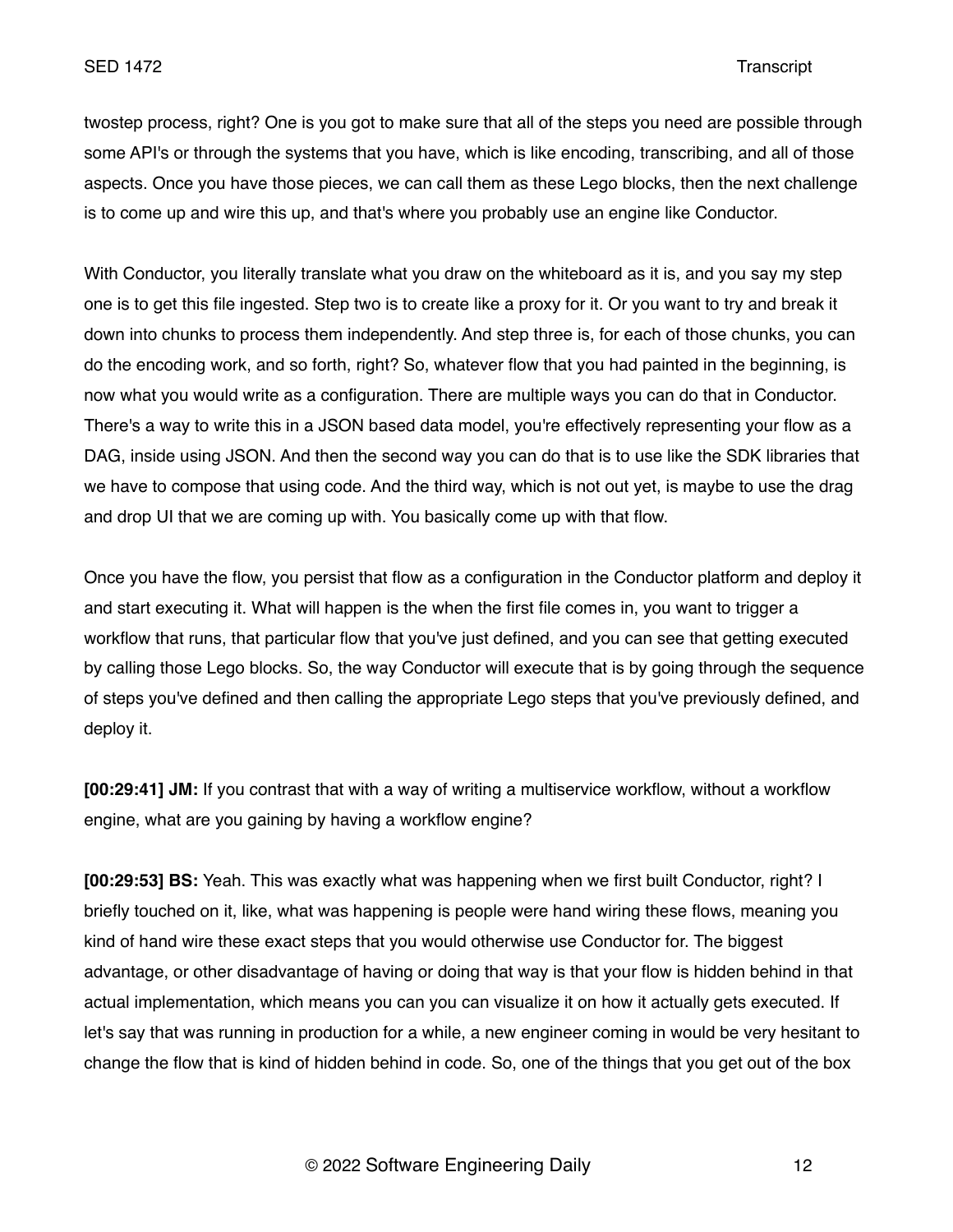with Conductor is these executions are which is visualized on exactly how it's defined and how it gets executed.

You can see that flow that you've previously defined for each of the execution instances that you trigger that workflow, right? Not only that, you can have different versions of it and this is where it gets really tricky if you were to do that using that hand-wired mechanism, you now have to have like a lot of default conditions, or if it is, for this condition, trigger this variant that we have written. If it's for that condition, trigger this other variant. But you don't need to worry about all that if you were to use Conductor, you kind of have all of that visualized and configured as a configuration. So, it is shifting that problem from the code complexity to like a configuration and its configuration is proven to be very effective in these situations when you have similar things, when you want the same code block to run, but you want to run it slightly differently. So, most systems tend to directly use configurations for that and that's what Conductor does for you.

**[00:31:35] JM:** You've got the core workflow engine built, you got a cloud service for it, where do you take the product next?

**[00:31:44] BS:** That's a great question. So, at this time, we are fully focused on doing two things. Two things, mainly. One is to evangelize and rally the community behind Conductor. And the second is to make it really easy for someone who's coming across Conductor from the moment they learn about it, to running a massive production workload. We are trying to optimize on that, trying to improve on that, trying to craft the journey that someone can take from when they first become aware of Conductor, all the way to running like critical production workloads in production. That's really where we're focused on right now.

Where do we want to take it next? I think we've thought about that a little bit. We think we can help with like specific verticals that are using Conductor, for example, for infrastructure provisioning, or for running like security related workflows and things like that. So, we want to pick an industry vertical, and maybe help with some of the common things that they often have to write themselves and maybe abstract away as part of the platform, is where we are thinking at this stage.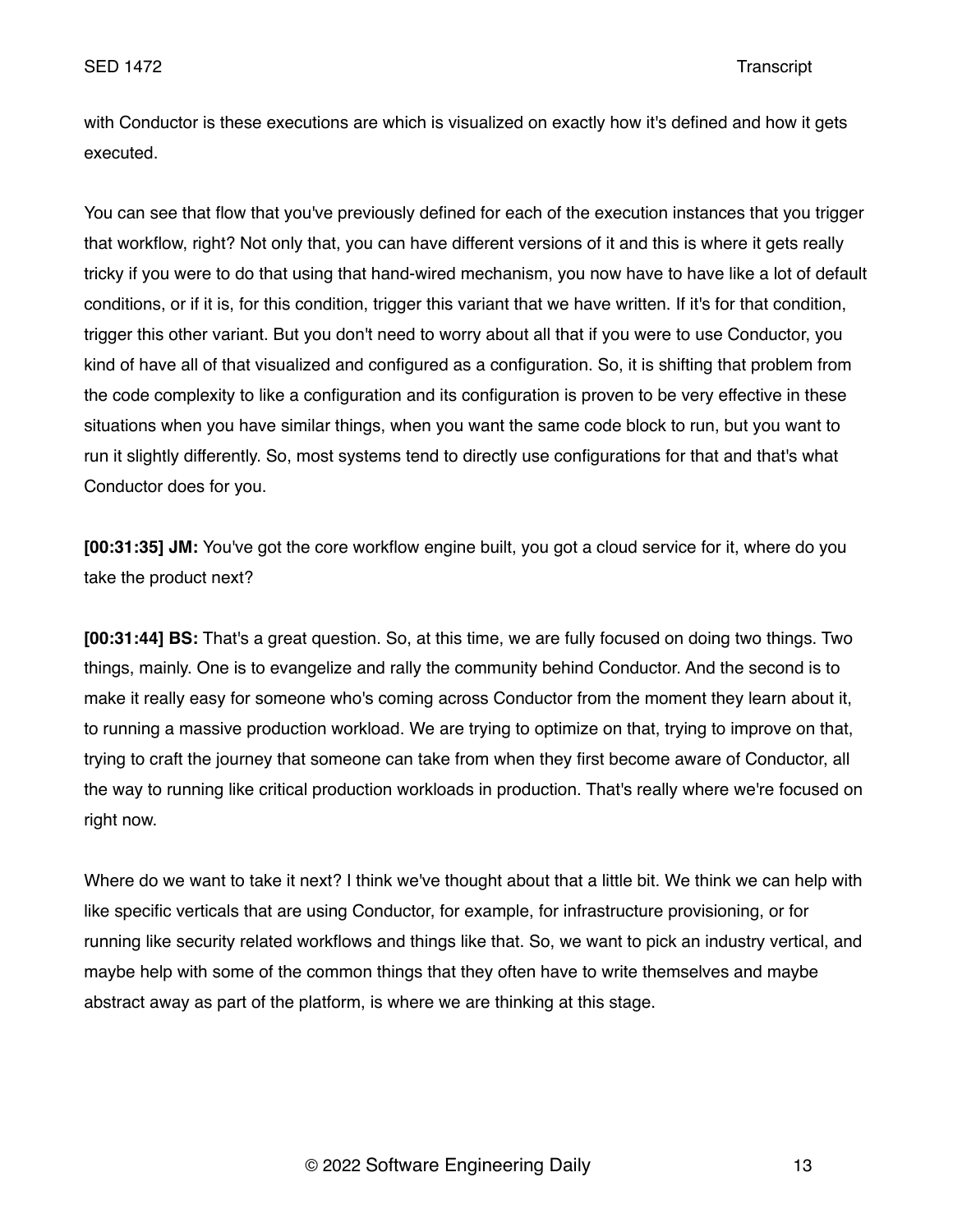**[00:32:48] JM:** What's been your impression of the market? Are people formally ready to adopt workflow orchestration? I guess, workflow orchestrations as a concept has been around for a while. Maybe it's worth discussing, why does this field get continually reinvented?

**[00:33:04] BS:** Yeah. I think it's the ecosystem that's also evolving around it, like how you use systems, how you build systems. Traditionally, a lot of the engineering resulted in monolithic applications and it's only recently, you can see there is a shift towards microservices. Netflix was definitely a pioneer in this. It started doing this very, very early. But what I've seen in the market, it's only recently that companies are now adopting microservices, mainly, because a lot of the companies are moving from a data center served environment towards cloud. When you try and choose cloud, you kind of use a platform like Kubernetes, or something to manage your workloads, and when you use containers in Kubernetes, it naturally leads you to think about smaller services with all the support in the ecosystem that's available in Kubernetes, for example, service discovery, service mesh. With all of that features, it makes it very, very easy to break up your services into smaller chunks, and making it like microservices, and API's and API contracts is way more easier than like managing a large monolithic application, especially when you have a very large team.

So, I think the ecosystem around how you build applications has evolved over time, more teams are adopting microservices. And that's when you know you kind of run into this challenge of how do you want to orchestrate your flows around it. The legacy workflow engines were all very much centric on how you can run it on top of monolithic application like the BPMNs and all of those workflow engines that used to exist in the past. But with this microservice architecture, you got to choose between choreography or orchestration, and when you do that, you want to rely on a platform that can do that for you instead of handwriting it, and that's when there's need for an engine like Conductor comes out and I believe the timing is pretty much around the fact that a lot more people are now moving to cloud than before.

**[00:35:07] JM:** It makes a lot of sense. So, as you look at the different use cases, like I look at these use cases that you have listed on your website like food delivery workflows, patient management, patient medical records, workflows, telecom, subscriber and billing management workflows, there's really a lot of things. So, as customers adopt Conductor, or Orkes, are you seeing them refactoring existing code to include Orkes? Or is it more like just new workflows that they have? I guess, I could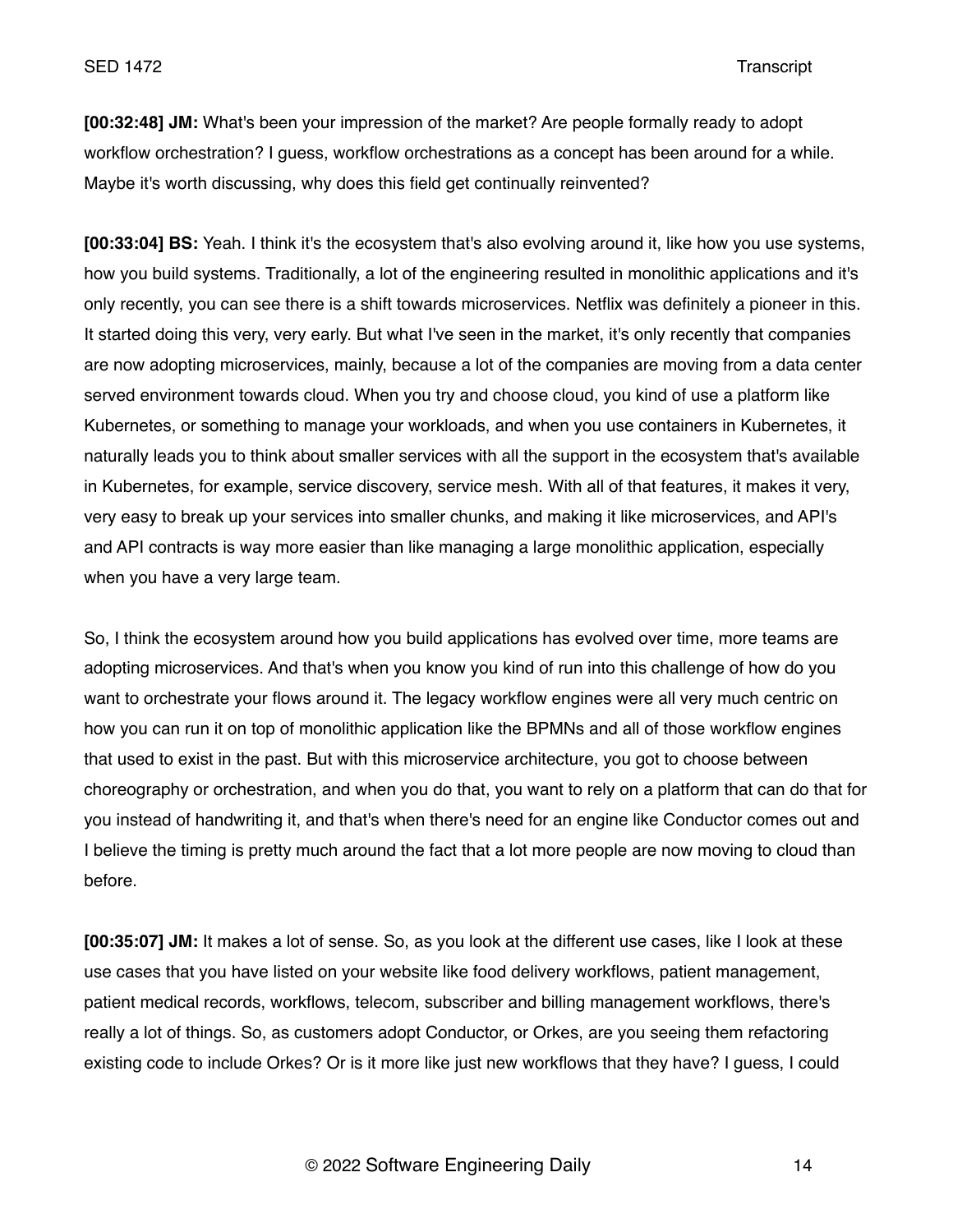see them refactoring old code to use Orkes if the old code, for example, has like failover cases or something like that. But more generally, I would expect this would be like used for greenfield stuff.

**[00:35:58] BS:** Yeah, that's an interesting question. I think one of the reasons why people look for a platform to abstract away things is like the problems that they run into, right? Especially those handwired flows, all of those, that's our biggest sort of challenge to or competitor, or if you were to ask me, it's the existing hand-wired flows that people manage.

The challenge with doing that is you have to replicate the functionality of managing resiliency, the reliability aspects, the state management across multiple different use cases, so you are kind of repeating that process over and over again. And that's when you kind of look for a solution that's out there, and most people that we're talking to, or we've talked to, are looking at migrating their existing services onto Conductor platform. And this is really one big advantage of Conductor, and I think, kind of touched on it earlier about how it was designed around the fact that we need to be able to integrate with legacy services or brownfield applications.

If I were to talk about that, if you just draw a circle around your existing service, and when you integrate Conductor, it's going to just live on the circumference at the edge. So, it doesn't really get deep into your code and you don't have to do any deep integrations. The SDKs or the client libraries that we publish are all very thin. It's just wrapping API calls for the most part. It makes it really easy to work with your existing legacy services. There are many situations where you want to integrate with that. Maybe there is a mainframe system that you use for processing transactions that you can't replace with anything else. For example, in banks, like JP Morgan, right? So, these are situations where you don't want to force people to do something new, but rather like provide a way for them to integrate their modern infrastructure to also work alongside their legacy system, and that's doable with Conductor's architecture.

**[00:37:51] JM:** How active is the Conductor open source community? Is the project continuing to be engineered on?

**[00:37:59] BS:** Yeah. There is a pretty strong team at Netflix, that's their full-time purpose is to manage the Conductor, because it's pretty heavily used inside Netflix for a lot of critical workloads. They've been continuously engaging with the open source community throughout this time. Definitely answering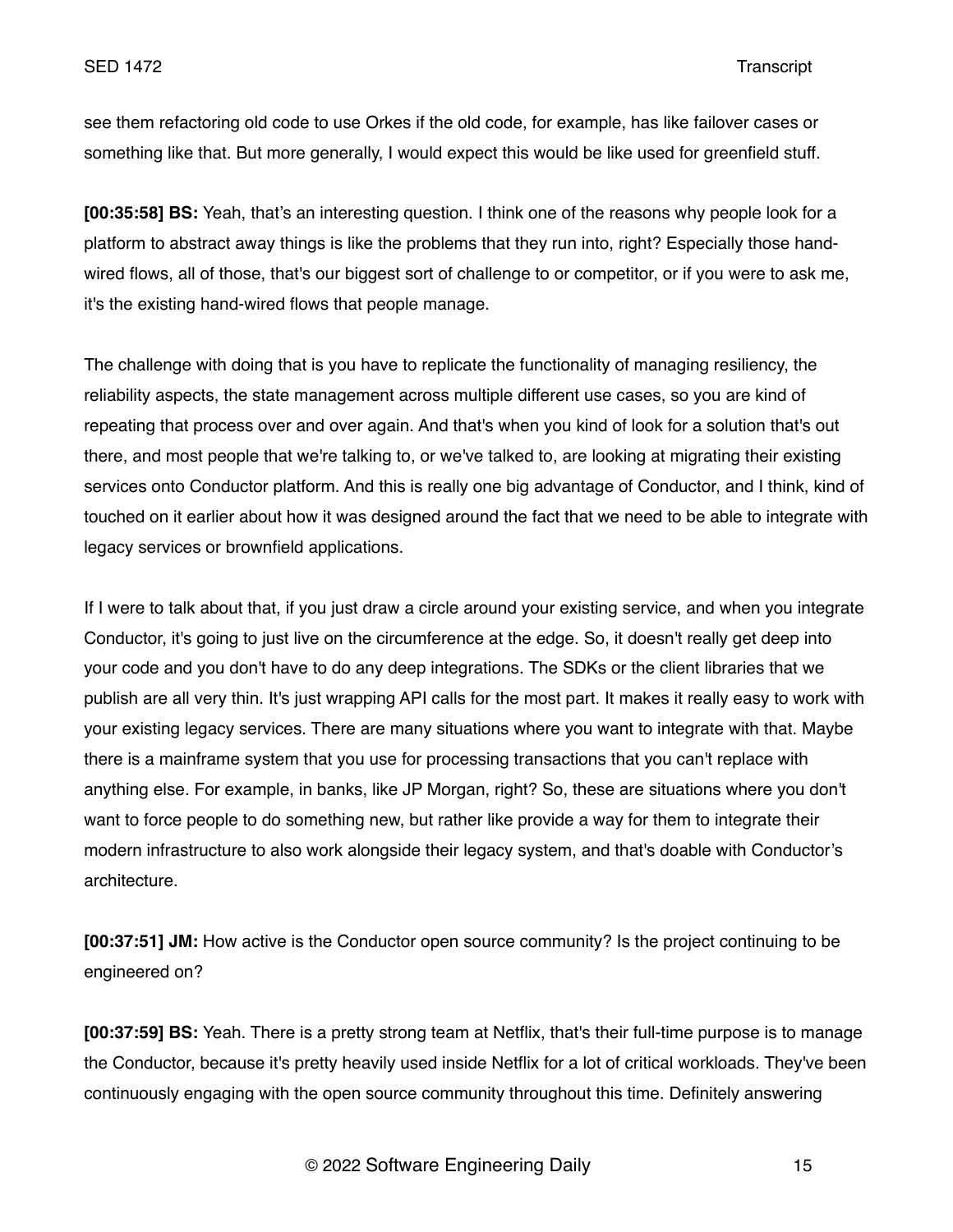questions that are coming through and any sort of support or feature requests coming from the community. Obviously, now that we also hear, we want to take that up a couple of levels. We definitely want to be a resource for anyone who comes across Conductor and wants to try and use it and help rally the community around it. So, if you've been doing a lot of meetups lately, that's been a new thing that was revived. When COVID came about, I think the Netflix stopped doing like in-person meetups and all that and we just restarted that. We still through like videoconferencing, but we want to soon start having some sort of in-person conferences around this.

So, we're really doing a lot more than before to rally the community. We have a Slack channel where you can ask questions, and there is a Discord channel as well. It's slowly gaining membership, and we hope to improve that over time. Just to add on, in terms of activity, there's quite a few pull requests and comments that are happening in the Conductor OSS, which has always been up to a decent standard, which we're also trying to make improvements on.

**[00:39:27] JM:** Are there any distributed systems use cases that are particularly challenging to orchestrate even with the help of a workflow engine?

**[00:39:38] BS:** So, almost all workflow engines by nature is designed to handle asynchronous flows. I think one of the things that people often could benefit from if let's say this engine went to do that is to handle like real time API calls. This is where you have a single API call that's coming in and it needs to essentially orchestrate a flow by talking to different services to gather data from different services, and to answer that call that the user has. This is something that it's not as straightforward to do with any of the asynchronous workflow engines today. And something that if any of the engines are capable of doing would be very, very helpful to the development community. So, this is something that we are also considering on how we can reuse the orchestration engine of connected to even power fail time called. And I think this is one scenario I can think of.

**[00:40:30] JM:** Does a workflow engine add or reduce latency to a net overall timeframe that takes to complete an operation?

**[00:40:42] BS:** Yeah, I think every workflow engine, like when you're offloading the state management and scheduling aspect to the engine, that comes with the fact that you need to be able to schedule first off and get that assigned to a specific task. So, it does come with that cost. But if you were to hand wire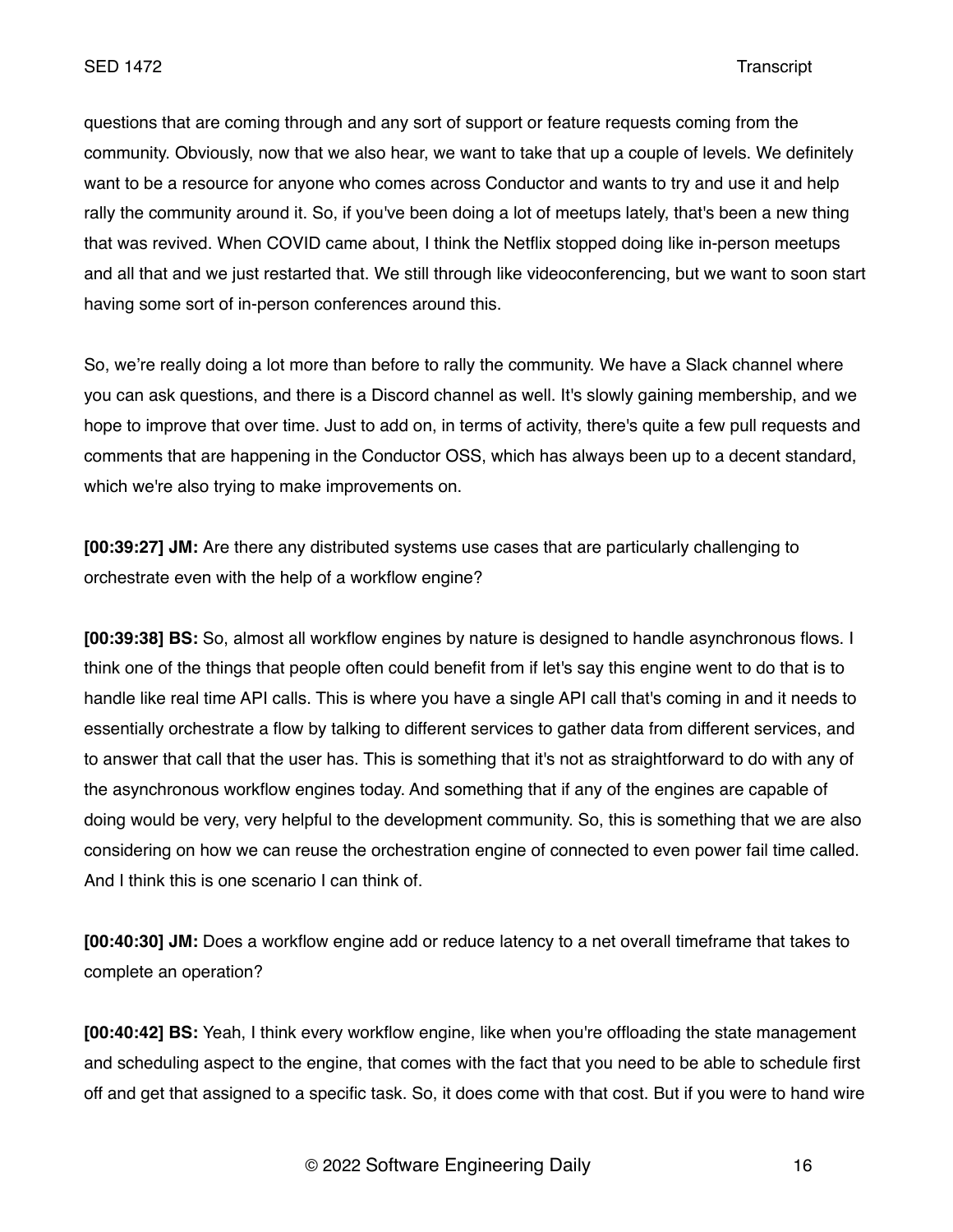this flow, that cost would still exist, especially if you were to use some kind of queuing mechanism to make this happen for the sake of resiliency, right? When you compare with hand-wired flows that use queues behind the scenes to make the orchestration happen, it's almost identical. But if you were to compare that with someone making API calls, just in the code to make this happen, there's definitely that additional cost of having that engine orchestrate this flow for you, which is usually very, very negligible. It usually happens within milliseconds, the scheduling aspect and decision tree parsing. So, that comes at a very low cost, but it does have a price.

**[00:41:42] JM:** I guess, to wrap up, I'd like to hear your perspective on cloud infrastructure from a higher level. So, there's a lot of work around making distributed systems easier to operate, and Conductor is obviously one of them. There's AWS native stuff, for building your workflows. There's infrastructure as code. And I wonder if you have any perspective on, if the modern infrastructure innovations are laying the foundation for anything next, like what does the next wave of infrastructure management tooling going to look like given that we have additional leverage from simplifying these previously complex workflows?

**[00:42:29] BS:** Yeah, I think the ecosystem is definitely evolving towards a world where a lot of things are abstracted away for you. I believe, which leads you to write less code to make your functionalities work. And also, you kind of get things that otherwise you had to manage it yourself, things like resiliency, the reliability of the system, and all that is kind of abstracted away into platforms, and that frees the engineers up for dealing with a lot more business centric problems, what makes your business work and focus on that. I think that's a good place to be, right? I believe that's a place we are slowly going towards any sort of – I believe all the companies these days are really eager to offload functions that are not their core business to either platforms like us or other third-party sort of systems that they can use easily. I believe that's really where the world is going. You can already see that with a ton of things like sending emails or SMS or clicking payments. You tend to rely on third-party systems.

So, I think the world of building software systems in a distributed way is going to be based on – a lot of the things will be, you can start using out of the box by integrating with these third-party services, and I believe that's where it's heading towards.

**[00:43:56] JM:** Yeah. I kind of wonder if there'll be more types of integrated platforms. I look at – I know one of your colleagues worked at Firebase for a while. Next generation clouds like Firebase and Netlify